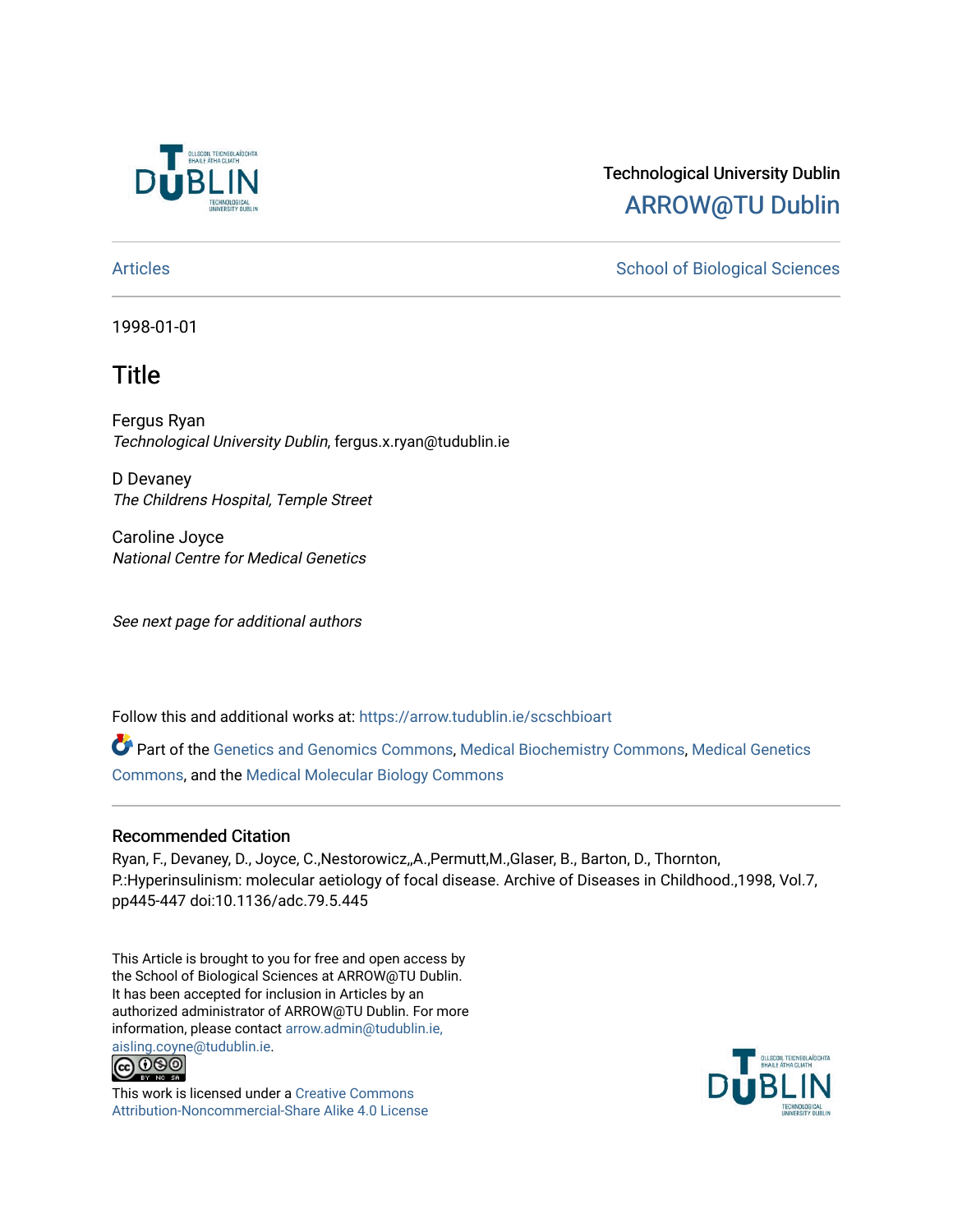### Authors

Fergus Ryan, D Devaney, Caroline Joyce, A Nestorowicz, M Permutt, Benjamin Glaser, Paul Thornton, and David E. Barton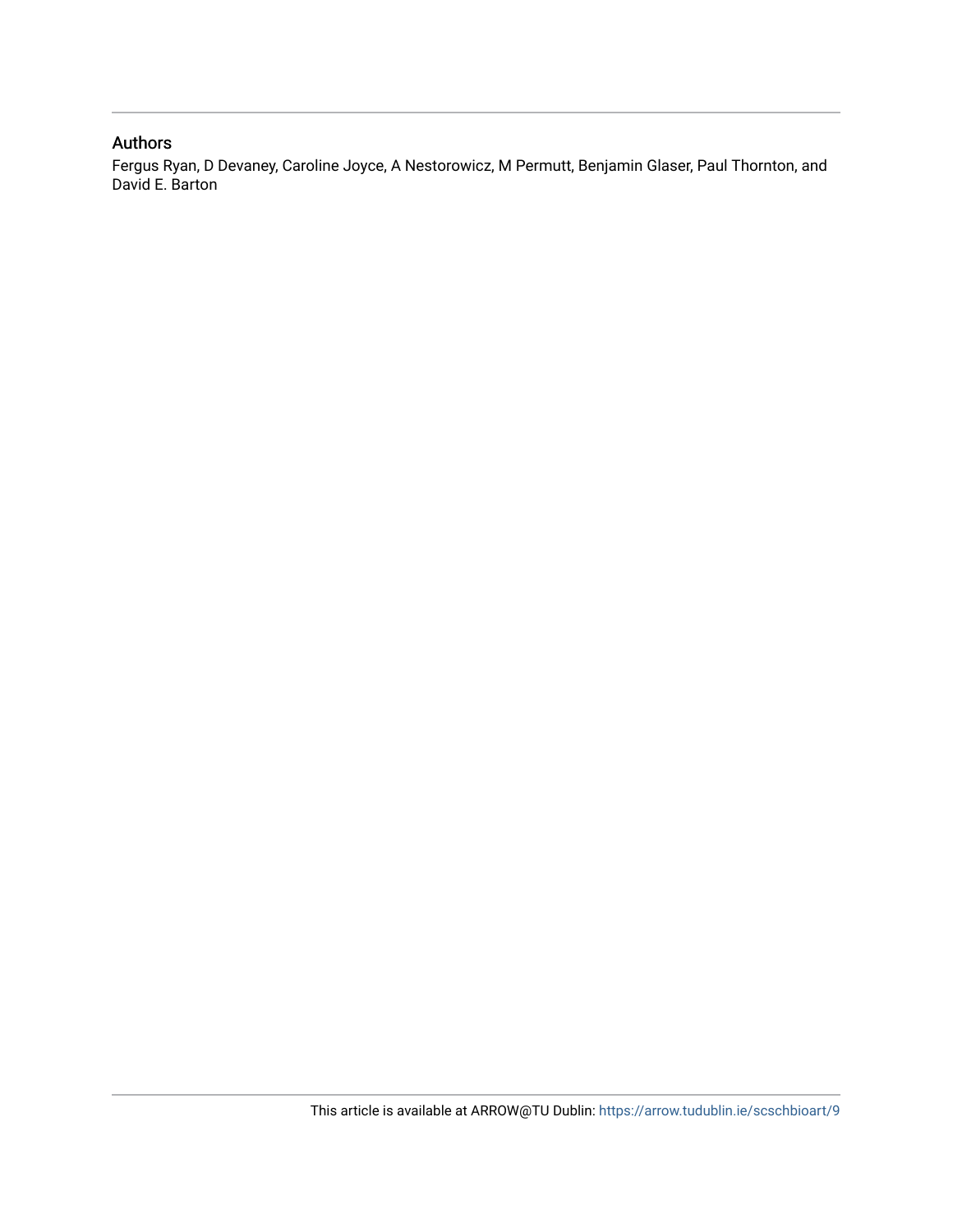## Hyperinsulinism: molecular aetiology of focal disease

F Ryan, D Devaney, C Joyce, A Nestorowicz, M A Permutt, B Glaser, D E Barton, P S Thornton

### **Abstract**

**Persistent hypoglycaemia in infancy is most commonly caused by hyperinsulinism. A case is reported of the somatic loss of the maternal 11p in an insulin secreting focal adenoma in association with a germline SUR-1 mutation on the paternal allele in a baby boy with hyperinsulinism diagnosed at 49 days old. A reduction to homozygosity of an SUR-1 mutation is proposed as a critical part of the cause of focal hyperinsulinism.**

(*Arch Dis Child* 1998;**79**:445–447)

Keywords: hyperinsulinism; sulphonylurea receptor; mutational analysis

Persistent hypoglycaemia in infancy is most commonly caused by hyperinsulinism. It is characterised by profound hypoglycaemia caused by inappropriate secretion of insulin. Hyperinsulinism may be inherited in both autosomal recessive<sup>1</sup> and dominant<sup>2</sup> forms. At the molecular level, mutations in the sulphonylurea receptor  $(SUR-1)^3$  and the potassium channel subunit  $(KIR6.2)^4$  have been identified in autosomal recessive forms of the disease. Somatic loss of maternal chromosome 11p has been demonstrated in non-familial cases with areas of focal adenomatosis<sup>5</sup> and in adenomas<sup>6</sup> of the pancreas. In these reports, the minimum region of chromosome 11p lost included the SUR-1 and KIR6.2 genes, as well as at least two maternally expressed imprinted tumour suppresser genes (H19 and P57KIP2).

We report the somatic loss of the maternal 11p in an insulin secreting focal adenoma in association with a germline SUR-1 mutation on the paternal allele in a patient with hyperinsulinism. We propose a reduction to homozygosity of an SUR-1 mutation as a critical part of the cause of focal hyperinsulinism.

#### **Case report**

A baby boy, with no family history of hypoglycaemia, presented with hypoglycaemia on day 42 of life. Hyperinsulinism was diagnosed at 49 days based on the finding of increased glucose requirement (15 mg/kg/min) to maintain euglycaemia. At a plasma glucose of 1.7 mmol/l the patient's insulin concentration was 297 pmol/l (normal < 14 pmol/l); at a plasma glucose of 0.4 mmol/l, insulin was 75 pmol/l, 3-hydroxybutyrate was suppressed at  $0.02$  mmol/l (normal  $> 1.5$  mmol/l), and the patient had a glycaemic response to glucagon of > 1.7 mmol/l. Diazoxide and octreotide

treatment was unsuccessful and surgery was performed on day 84.

At surgery an adenoma was palpated and partial pancreatectomy (approximately 40%) performed. Histology confirmed an insulin staining adenoma with normal pancreatic tissue in the surrounding area. The patient recovered well, tolerated a 13 hour fasting interval at age 4 months, and has had no subsequent hypoglycaemia.

Genomic DNA was extracted from patient and parental peripheral blood leucocytes, and from patient paraffin embedded tissue using standard techniques. SUR-1 exon 10 sequences were amplified using standard polymerase chain reaction (PCR) conditions (GibcoBRL; Life Technologies, Paisley, UK) using exon 10 primers SUR-10F (5'–GTGGAGACGACCCGCA GGAAGGAG–3') and SUR-10R (5'–CCTT GCATGTACGCAGCAGCACCC–3'). Equal quantities of PCR product was digested for at least two hours with Bsr1 using conditions as described by the manufacturer. Bsr1 digestion of wild-type product yields two fragments of 66 and 50 base pairs. The mutated allele remains uncut. For GATA23FO6 and TH<sup>7</sup> microsatellite analysis, PCR was performed as above and analysed on a 7% Long Ranger gel run on a Pharmacia ALF automatic sequencing system (Pharmacia BioFech, St Albans, UK).

#### **Results**

Patient leucocyte DNA was screened for 24 previously identified SUR-1 mutations<sup>8</sup> and 2 KIR6.2 mutations; heterozygosity for an SUR 1 intron 10 splice site mutation (1630+1 G→T) was discovered. This mutation had previously been identified in three other patients with hyperinsulinism. One was a compound heterozygote for this and another SUR-1 mutation, whereas in the other two the mutation was identified on the paternal allele with no mutation identified on the maternal allele. As this mutation destroys a Bsr1 restriction site, enzyme digestion of exon 10 PCR product was used to identify the mutation in patient and parental samples (fig 1), demonstrating that the mutation was paternally derived. Analysis of DNA from the patient's normal pancreatic tissue demonstrated a heterozygous pattern of normal and mutant allele. In contrast, DNA extracted from adenoma tissue contained mostly mutant allele.

To investigate if this was the result of loss of the maternal allele we performed microsatellite analysis using 11p specific markers GATA23FO6 and TH. TH lies approximately

**Our Lady's Hospital for Sick Children, Crumlin, Dublin, Ireland** F Ryan C Joyce D E Barton

**The Children's Hospital, Temple St, Dublin 1, Ireland** D Devaney P S Thornton

**Department of Endocrinology and Metabolism, The Hebrew University, Hadassah Medical School, Jerusalem, Israel** B Glaser

**Washington University Medical School, St Louis, Missouri, USA** A Nestorowicz M A Permutt

Correspondence to: Dr Thornton. email: pault@indigo.ie

Accepted 9 June 1998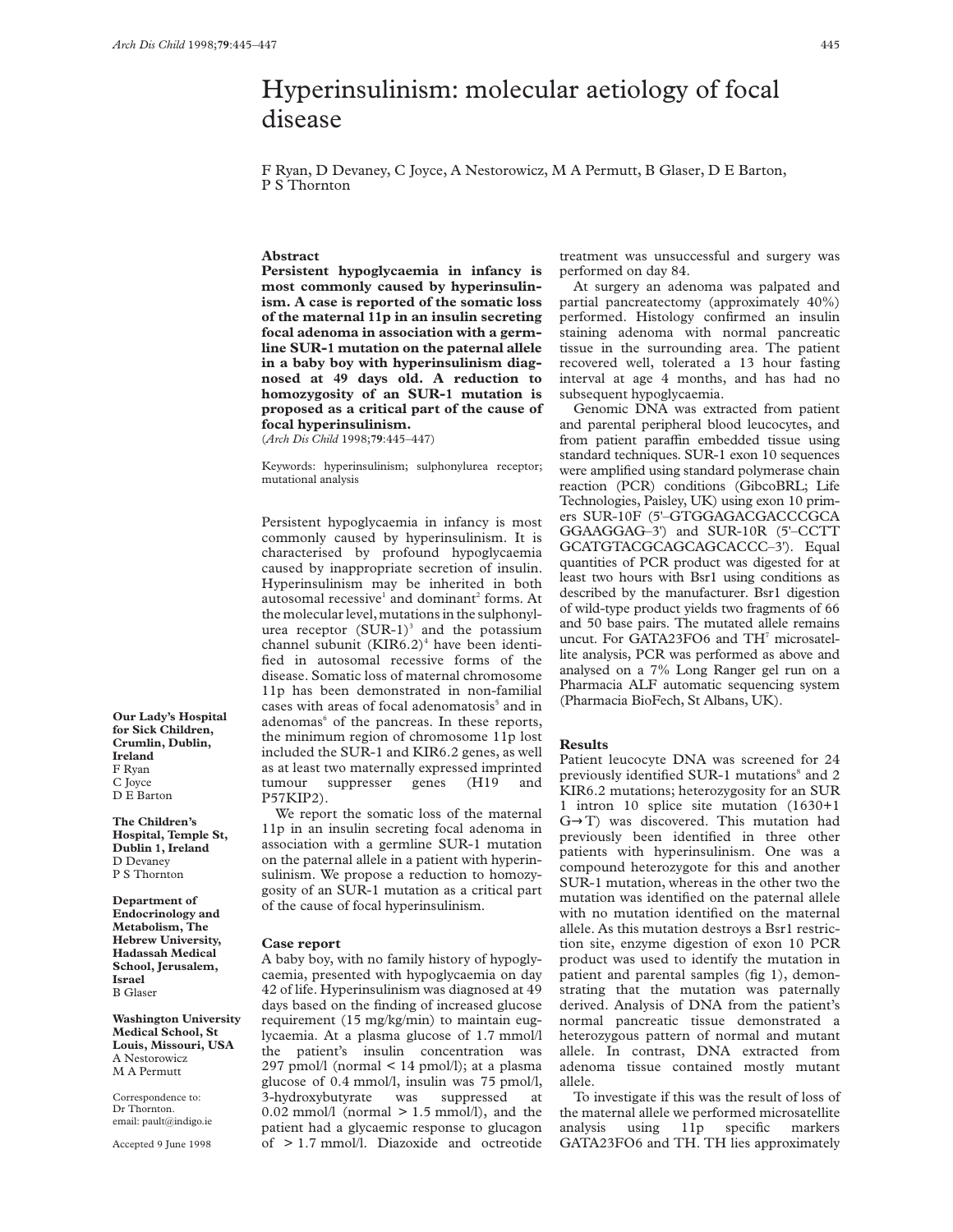

*Figure 1 Mutation detection in patient and parental DNA samples. Agarose gel showing products of BsrI restriction of SUR exon 10 sequences. The figure shows homozygous wild-type pattern for the maternal DNA, heterozygous (1630+1 G*→*T) mutation in the paternal, patient leucocyte and normal pancreatic tissue, but reduction to almost complete homozygous 1603+1G*→*T mutation in patient adenoma. PBL, peripheral blood leucocytes; T, tail of pancreas (normal); B, body of pancreas (normal); A, adenoma; M, 100 base pair marker.*

30 centimorgans telomeric to the SUR-1 gene with the GATA23FO6 between the TH and SUR-1. The results demonstrated a Mendelian inheritance pattern in the patient's leucocyte and normal pancreatic tissue, and a loss of the maternal 11p in the adenoma (fig 2). Our results indicate that the hyperinsulinism in this case is as a result of a reduction to homozygosity of the SUR-1 mutation in the adenoma tissue.

#### **Discussion**

de Lonlay and colleagues<sup>5</sup> demonstrated loss of heterozygosity (LOH) in focal hyperplasia of the pancreas. They proposed that the hyperplasia was either caused by a loss of the imprinted tumour suppresser genes H19 or P57KIP2, or an expression imbalance between H19 and IGF II. Their studies explain the hyperplasia in focal disease but do not adequately address the hypersecretion of insulin in the focal tissue. Beckwith-Wiedemann syndrome, a condition in which 20% have LOH of chromosome 11p (the region containing the SUR-1 locus) is associated with hyperinsulinism in 30% of cases, but the occurrence of hyperinsulinism in these patients does not correlate with the occurrence of the LOH.<sup>7</sup> We propose a model where the somatic loss of the maternal 11p is the causative factor for focal hyperplasia but that the hyperplasia itself is not sufficient to cause insulin hypersecretion. With the additional presence of a paternally derived SUR-1 mutation, there is a reduction to homozygosity for SUR-1 in focal cells resulting in dysregulation of insulin secretion and ultimately to the hyperinsulinism phenotype. Resection of the affected tissue resulted in a cure in a similar fashion to the partial pancreatectomy performed by de Lonlay *et al* in focal hyperplasia, unlike autosomal recessive hyperinsulinism in which a  $95\%$  pancreatectomy is often insufficient. In conclusion, this case demonstrates a novel mechanism for the apparent sporadic inheritance of disease considered an autosomal recessive disorder.



Figure 2 Microsatellite analysis of patient and parental DNA samples. ALF trace of (A) TH and (B) GATA23F06<br>microsatellite analysis. Lanes 4 and 13, size marker; lanes 5, 6, 7, and 13, 14, 15, peripheral blood leucocyte *Mendelian inheritance pattern is seen in normal tissue and almost complete loss of the maternal allele is seen in adenoma tissue. PCR products were identified by electrophoresis on a Pharmacia ALF. Open squares indicate PCR products, closed circles are internal size marker; open circles are external size marker.*